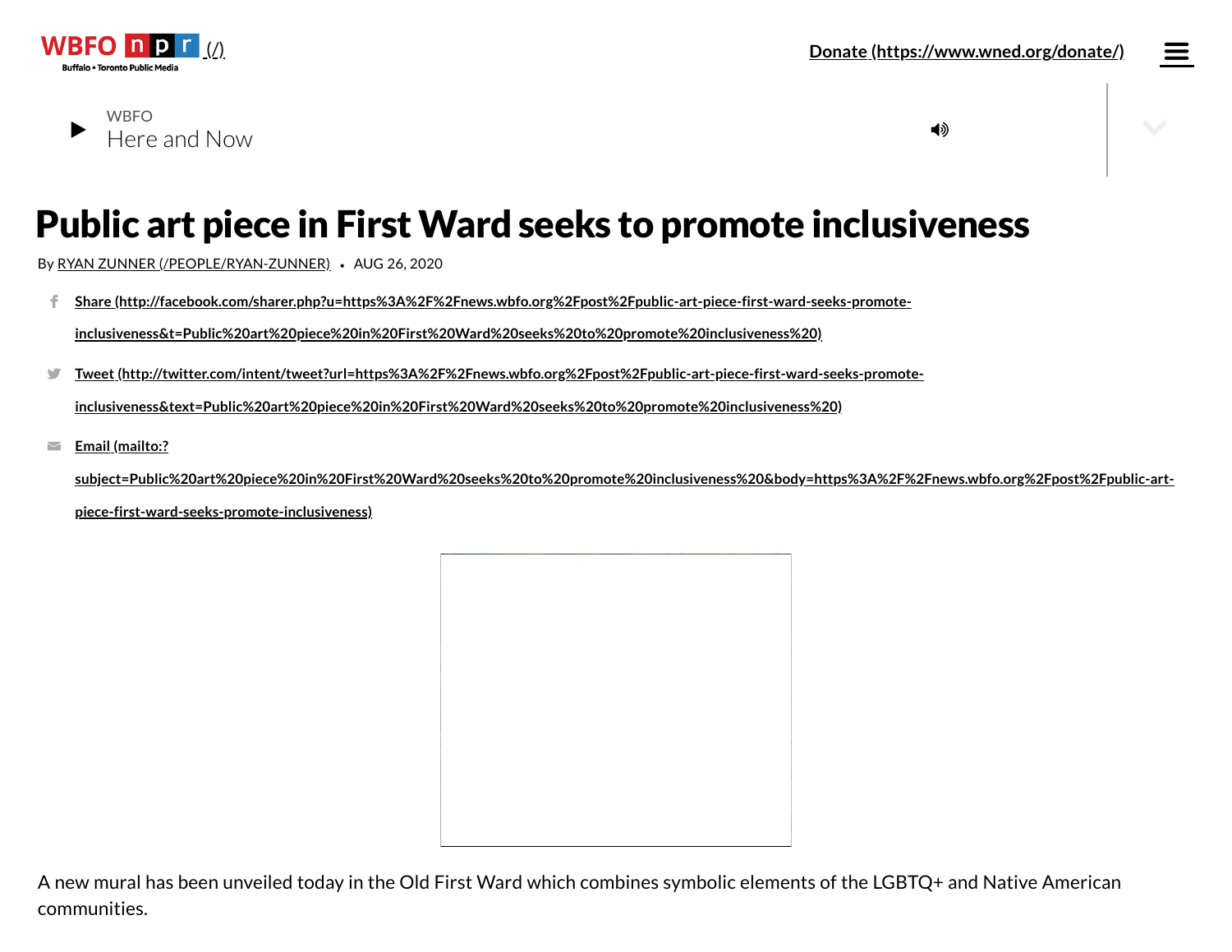

*The mural took several months to complete, and is painted on a National Fuel substation on Mackinaw and Alabama Streets in the Old First Ward.*

CREDIT RYAN ZUNNER / WBFO NEWS

The project was part of the Western New York Land Conservancy's efforts to revitalize the unused DL & W railway corridor. Art teacher Chris Kameck, whose students at the Old First Ward Community Center helped design and paint the mural, said the public art piece is a reflection their efforts to unite the South Buffalo community.

"I engaged, and I listened to my students concerns and needs as I created the design that would be the visual representation of their needs and wants. We then took that color pencil design and got to work," Kameck said. "We got our hands dirty, most times covered in paint. We learned new skills, we learned new materials, but most importantly, we learned about each other."

The mural was placed onto a National Fuel substation, and was paid for through a grant from Blue Cross Blue Shields's Blue Fund.

Jordan Johnson, 14, was one of over 20 students involved in the (https://mediad.publicbroadcasting.net/p/wbfo/files/styles/x\_large/publ**is(20208/musald**i88)ys public art with symbols like these are

important to promote inclusiveness in diversified communities.

"This [mural] was meant to bring peace, and I'm hoping it stays that way because homophobes and racists are so quick to throw slurs,"

said Johnson. "What I don't concept about racism, sexism, and homophobia, is deep down we're all human, so why does it matter anyways?"

Johnson, who is bisexual, said the project has helped her feel more comfortable in being herself.

"I often hear slurs, and told that I'm in the wrong, but it's simply not a choice," Johnson said. "This project made me attend the [Old First Ward Community Center] quite frequently, so I could bring some peace to this terrible world we live in. But at the end of the day, why does being gay or of color change how other people see you? I truly hope this mural will leave you thinking."

Nancy Smith, executive director of the Land Conservancy, said this project is just the start of a larger vision that will be a part of The Riverline, an elevated greenway seeking to connect Buffalo's urban communities to the waterfront and nature.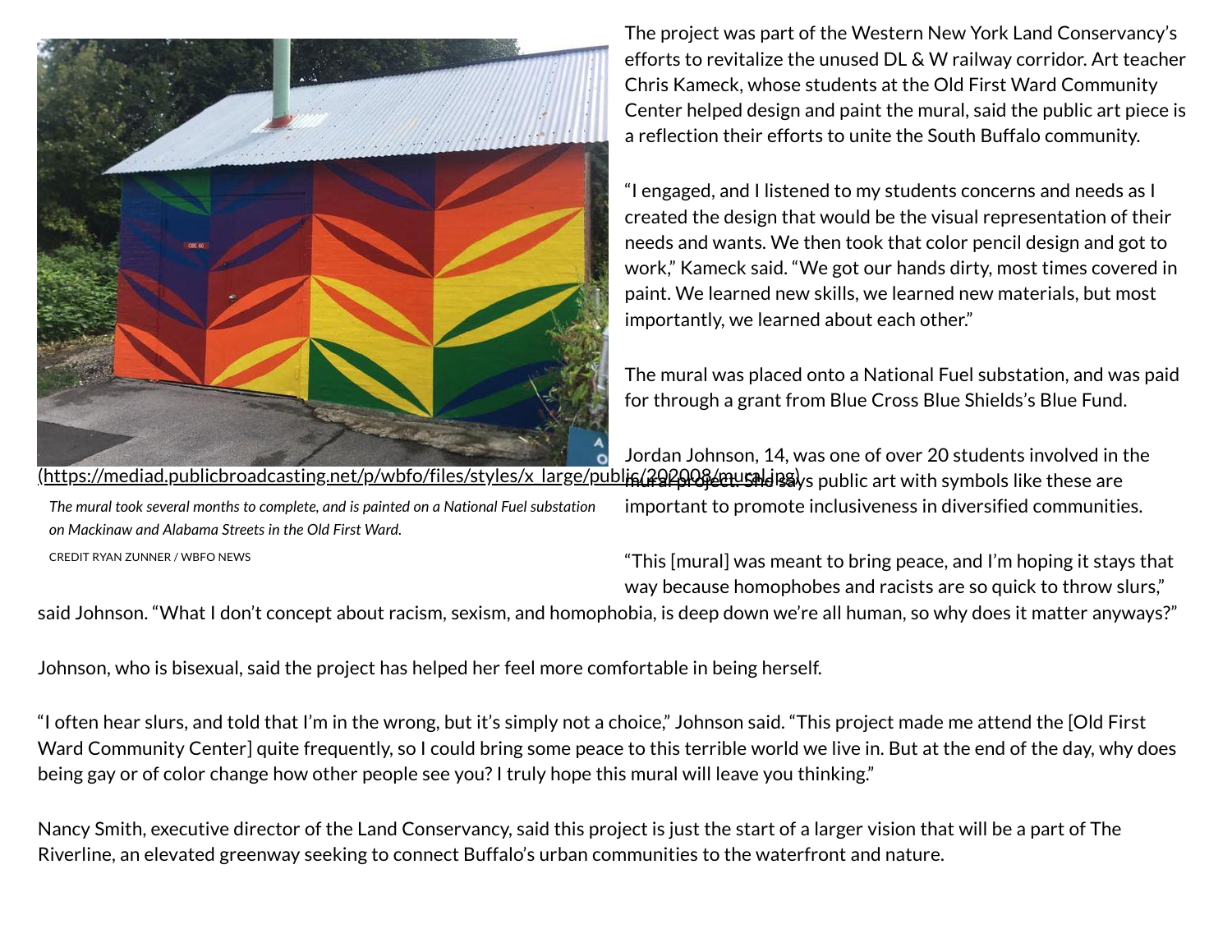**Share [\(http://facebook.com/sharer.php?u=https%3A%2F%2Fnews.wbfo.org%2Fpost%2Fpublic-art-piece-first-ward-seeks-promote-](http://facebook.com/sharer.php?u=https%3A%2F%2Fnews.wbfo.org%2Fpost%2Fpublic-art-piece-first-ward-seeks-promote-inclusiveness&t=Public%20art%20piece%20in%20First%20Ward%20seeks%20to%20promote%20inclusiveness%20)**€.

**inclusiveness&t=Public%20art%20piece%20in%20First%20Ward%20seeks%20to%20promote%20inclusiveness%20)**

**Tweet [\(http://twitter.com/intent/tweet?url=https%3A%2F%2Fnews.wbfo.org%2Fpost%2Fpublic-art-piece-first-ward-seeks-promote-](http://twitter.com/intent/tweet?url=https%3A%2F%2Fnews.wbfo.org%2Fpost%2Fpublic-art-piece-first-ward-seeks-promote-inclusiveness&text=Public%20art%20piece%20in%20First%20Ward%20seeks%20to%20promote%20inclusiveness%20)** $\mathbf{y}$ 

**inclusiveness&text=Public%20art%20piece%20in%20First%20Ward%20seeks%20to%20promote%20inclusiveness%20)**

**Email (mailto:?**  $\blacktriangleright$ 

> **[subject=Public%20art%20piece%20in%20First%20Ward%20seeks%20to%20promote%20inclusiveness%20&body=https%3A%2F%2Fnews.wbfo.org%2Fpost%2Fpublic-art](mailto:?subject=Public%20art%20piece%20in%20First%20Ward%20seeks%20to%20promote%20inclusiveness%20&body=https%3A%2F%2Fnews.wbfo.org%2Fpost%2Fpublic-art-piece-first-ward-seeks-promote-inclusiveness)piece-first-ward-seeks-promote-inclusiveness)**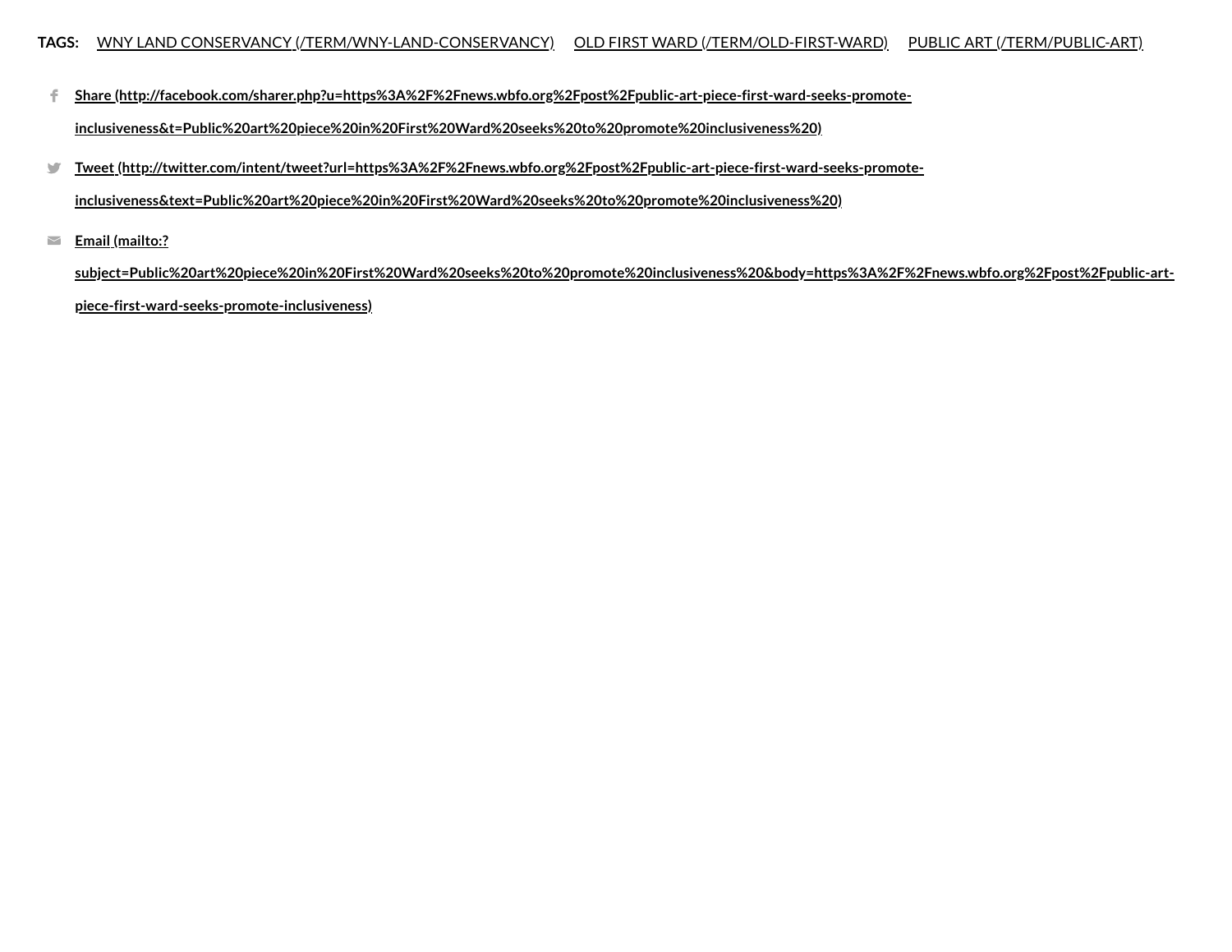

(/post/reenvisioning-buffalos-dlw-rail-line-<u>urban-connector)</u>

## envisioning bang bang between die begin begin die begin die begin die het die het oorlog van die begin die het oorlog van die het oorlog van die het oorlog van die begin van die begin van die het oorlog van die begin van d

[buffalos-dlw-rail-line-urban-connector\)](https://news.wbfo.org/post/reenvisioning-buffalos-dlw-rail-line-urban-connector) APR 18, 2018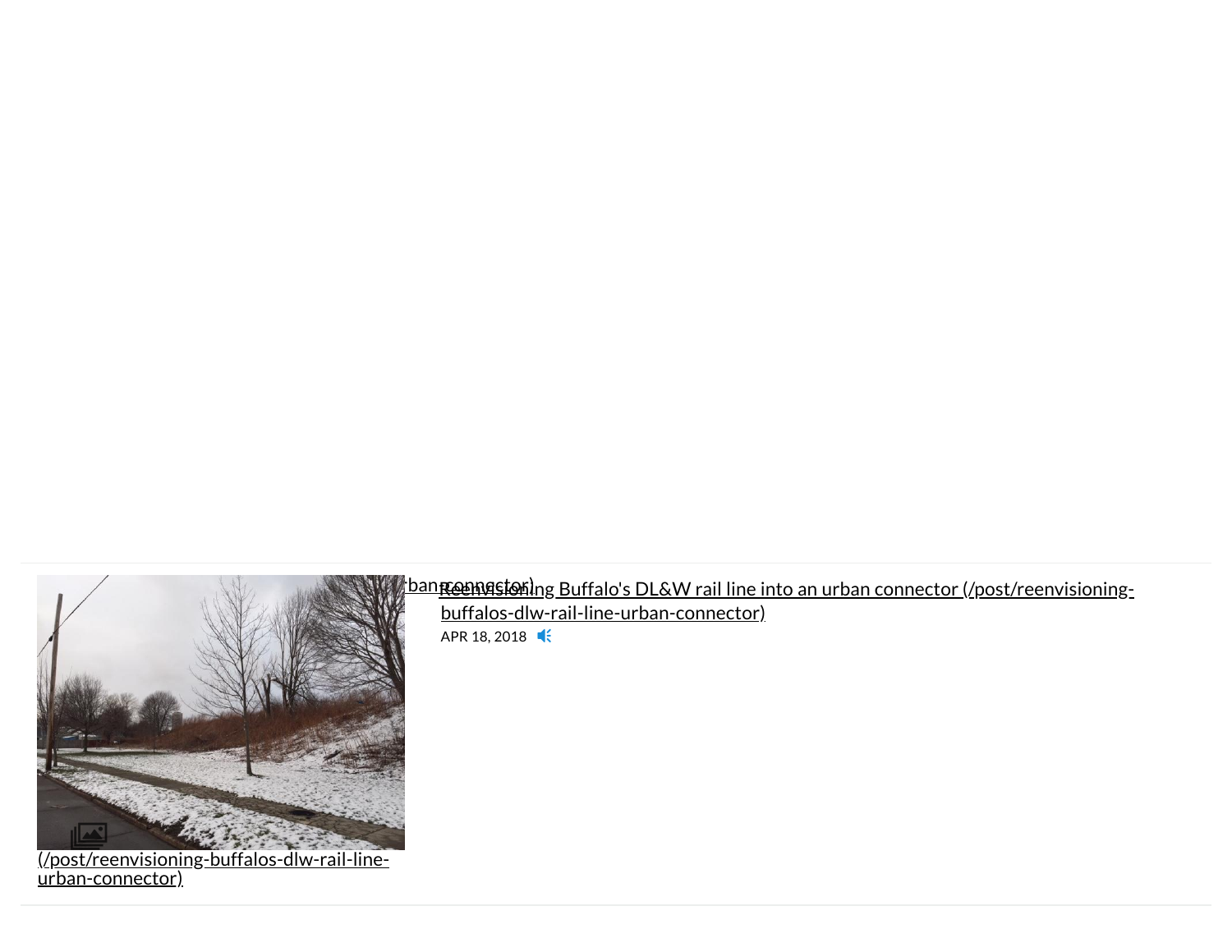

[\(https://www.wned.org/\)](https://www.wned.org/)

[\(https://www.npr.org/sections/news/?station=wned\)](https://www.npr.org/sections/news/?station=wned)

 $\left|\left|\left|\left|\left|\right|\right|\right|\right|\right|$  [\(http://www.bbc.com/\)](http://www.bbc.com/)

[\(http://www.pri.org/\)](http://www.pri.org/)

[\(http://www.prx.org/\)](http://www.prx.org/)

[\(http://www.americanpublicmedia.org/\)](http://www.americanpublicmedia.org/)



[\(https://www.pbs.org/\)](https://www.pbs.org/)

[\(http://www.cpb.org/\)](http://www.cpb.org/)

[\(http://protectmypublicmedia.org/\)](http://protectmypublicmedia.org/)

Contact Us [\(https://www.wned.org/about/contact-us/\)](https://www.wned.org/about/contact-us/)

EEO Public File [\(https://pbs-ingest.s3.amazonaws.com/shaw\\_festival/Web%20PDFs/Finance%20%26%20HR/EEOREPORT2-12TO2-17.pdf\)](https://pbs-ingest.s3.amazonaws.com/shaw_festival/Web%20PDFs/Finance%20%26%20HR/EEOREPORT2-12TO2-17.pdf)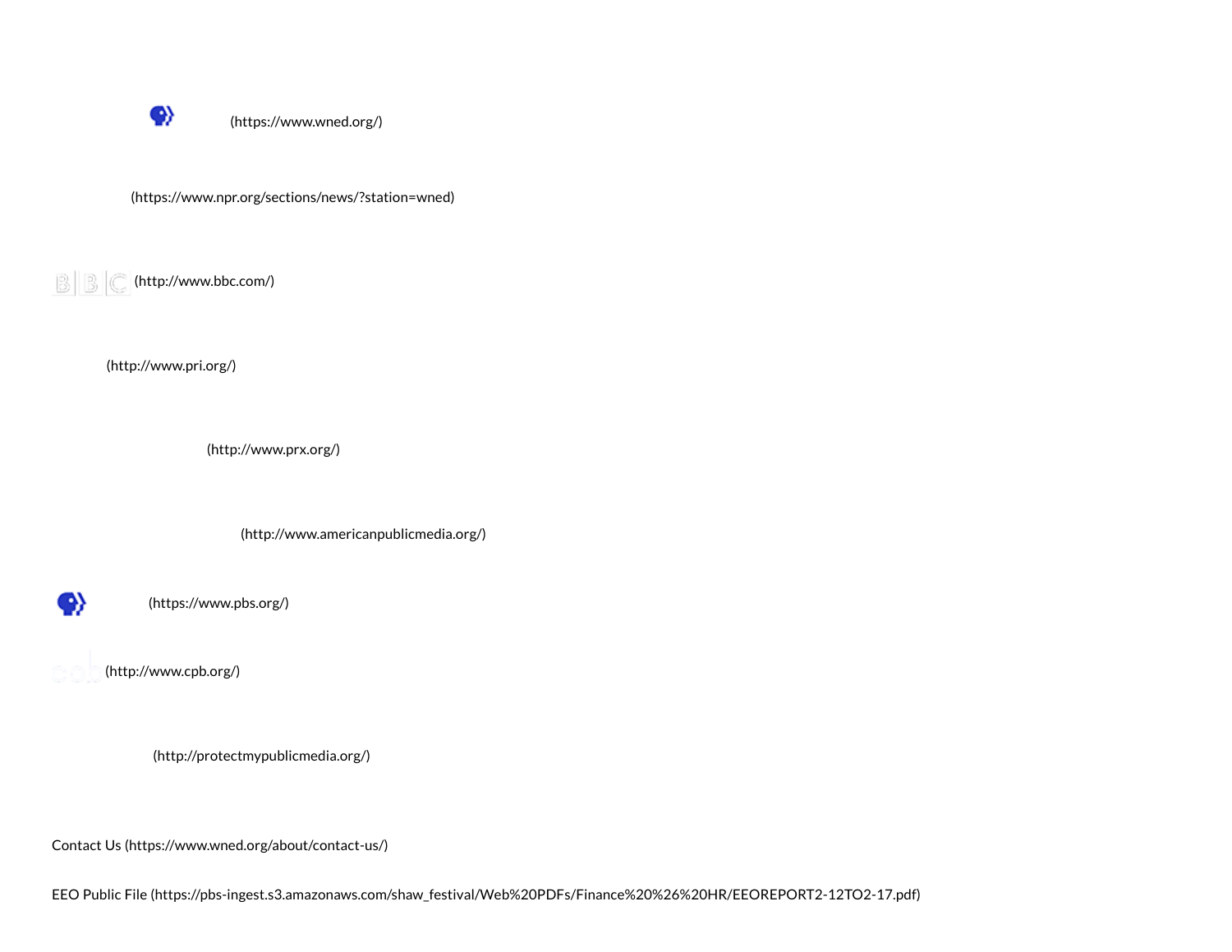FCC Public Files [\(https://www.wned.org/about/fcc-public-files/\)](https://www.wned.org/about/fcc-public-files/)

The Public and Broadcasting [\(https://pbs-ingest.s3.amazonaws.com/shaw\\_festival/Web%20PDFs/public\\_and\\_broadcasting.pdf\)](https://pbs-ingest.s3.amazonaws.com/shaw_festival/Web%20PDFs/public_and_broadcasting.pdf)

Diversity & Inclusion Initiative [\(https://www.wned.org/about/\)](https://www.wned.org/about/)

Copyright Policy [\(https://d1qbemlbhjecig.cloudfront.net/prod/filer\\_public/wned/Business-HR/PDF/62d7982b6a\\_WNEDWBFOCopyrightPolicyFeb2019.pdf\)](https://d1qbemlbhjecig.cloudfront.net/prod/filer_public/wned/Business-HR/PDF/62d7982b6a_WNEDWBFOCopyrightPolicyFeb2019.pdf)

Corporate Sponsor [\(https://www.wned.org/ways-to-support/business-sponsorship/\)](https://www.wned.org/ways-to-support/business-sponsorship/)

© 2020 WBFO